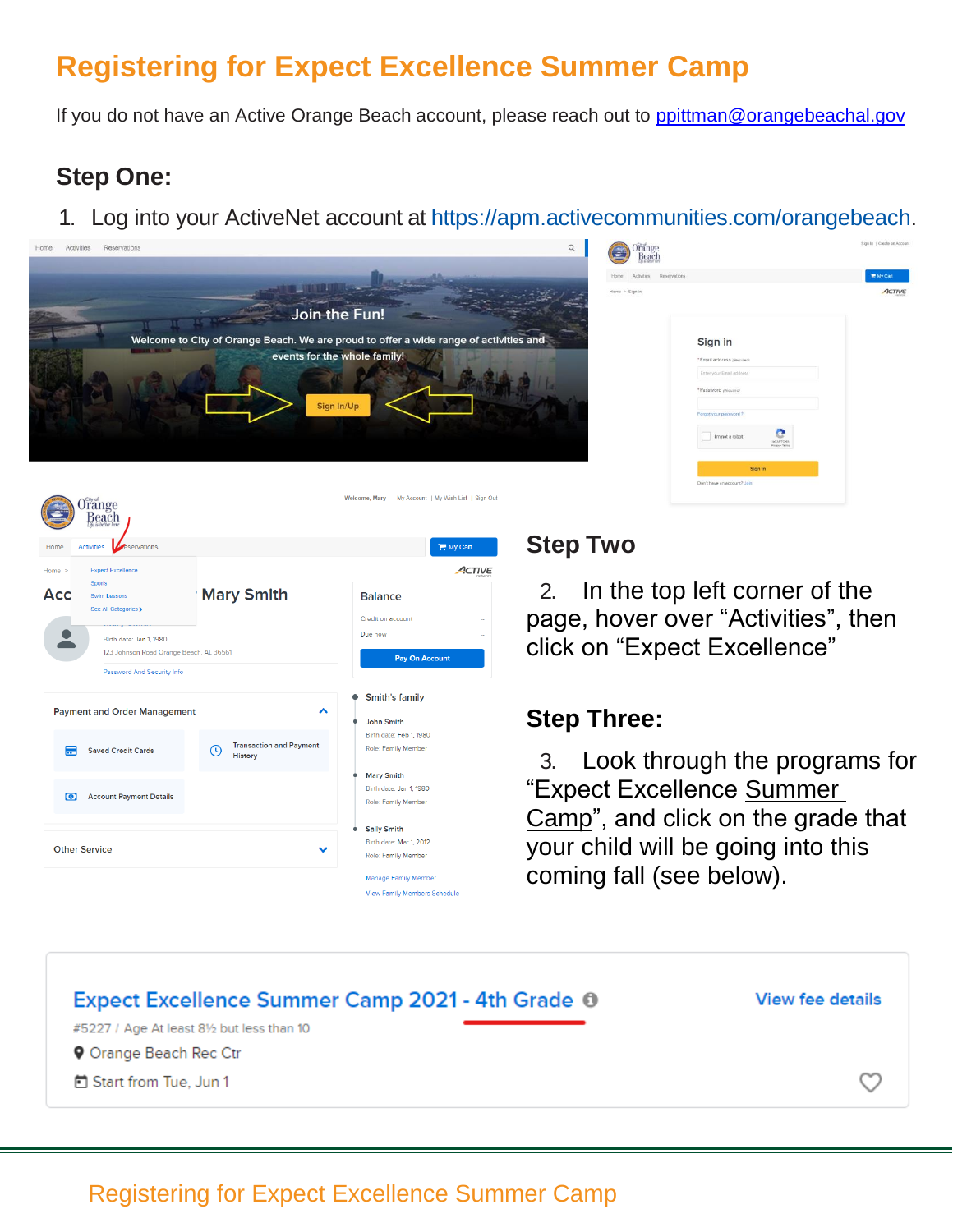#### **Step Four:**

4. Look through the information on the enrollment page for your student's grade, then click "Enroll Now."



\$950.00

**Fee Summary** 

#### **Enroll in Expect Excellence Summer** Camp 2021 - 4th Grade



#### **Step Five:**

5. Select the student you are enrolling, the session you are enrolling them in, and then fill out the questions in the bottom section.

#### **AUTHORIZED PICK UP PERSONS**

*\*\* The first Question that reads, "Who is authorized to pick up \_\_\_?" refers to the ADULTS in your family ActiveNet account.*

*\*\* The second question about Pickup Persons refers to anyone allowed to pick up your child outside of your household.*

Once you are finished answering all questions, click "Add to Cart."

#### **IF YOU HAVE ANOTHER STUDENT TO ADD, REPEAT STEPS TWO - FIVE BEFORE CONTINUING TO STEP SIX.**

### Registering for Expect Excellence Summer Camp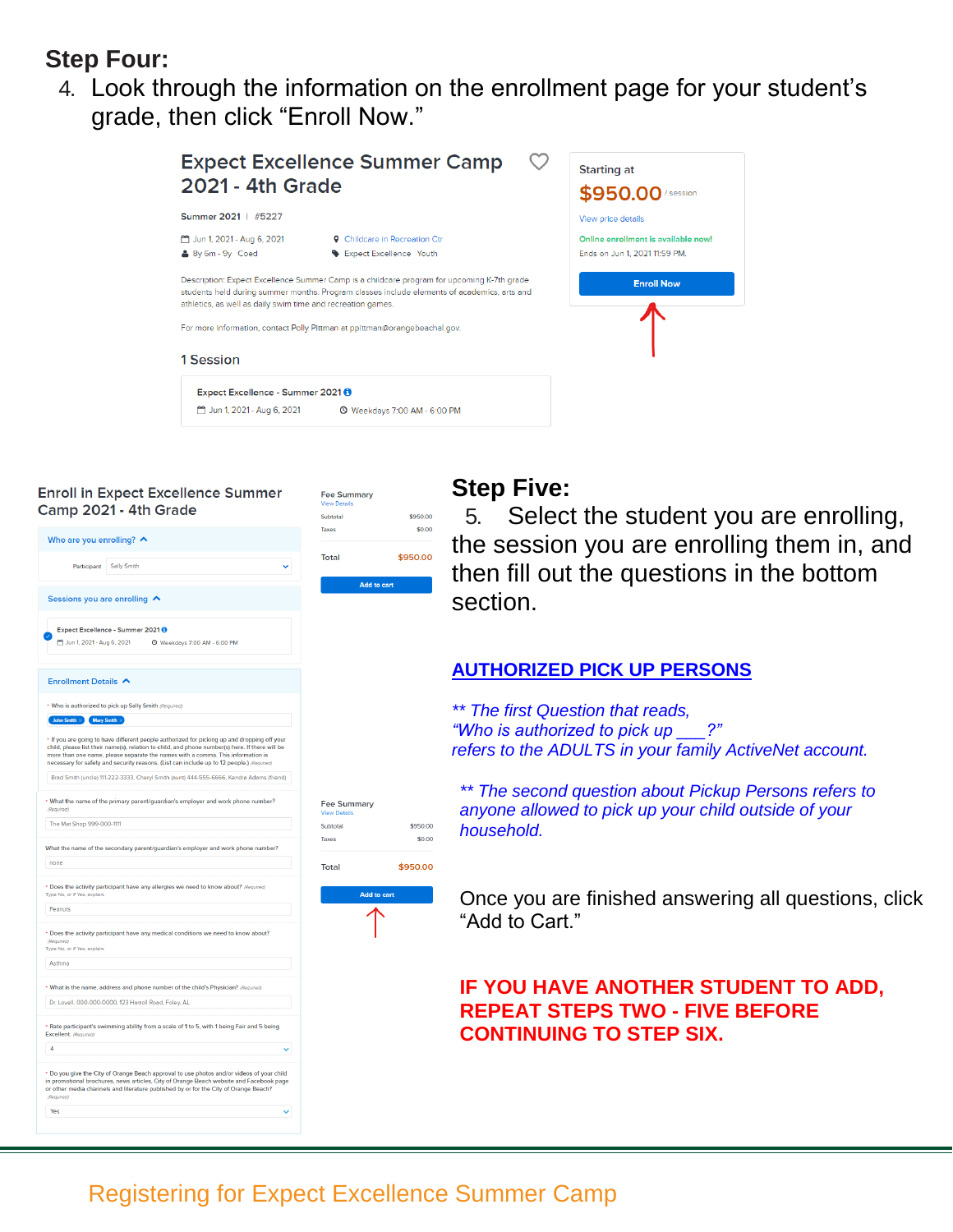### **Step Six:**

6. You can see the breakdown of your total cost by clicking on the blue arrow next to your total amount.

You can also choose to make the payment upfront in full, or choose the payment plan which breaks down your total cost to be paid twice a month.

# *\*\* If you choose the payment plan, your card will be automatically charged the amounts next to the dates listed \*\**

|                                                                          | Using a Payment Plan |                            |                                                               | <b>Shopping Cart</b>                                                   |                 |                                 |                       |
|--------------------------------------------------------------------------|----------------------|----------------------------|---------------------------------------------------------------|------------------------------------------------------------------------|-----------------|---------------------------------|-----------------------|
| <b>Paying in Full</b>                                                    |                      |                            | <b>Sally Smith</b><br><b>SS</b><br>1 item, \$950.00 in total. |                                                                        |                 |                                 |                       |
|                                                                          |                      |                            |                                                               | <b>Expect Excellence Summer Camp 2021 - 4th</b><br><b>Grade - 5227</b> |                 |                                 | $$950.00 \rightarrow$ |
| <b>Shopping Cart</b>                                                     |                      |                            | <b>DESCRIPTION</b>                                            | <b>QTY</b>                                                             | <b>UNIT FEE</b> | <b>AMOUNT</b>                   |                       |
|                                                                          |                      |                            |                                                               | Camp Fee                                                               | 1.00            | \$950.00                        | \$950.00              |
| <b>Sally Smith</b>                                                       | <b>SS</b>            | 1 item, \$950.00 in total. |                                                               |                                                                        |                 | <b>Subtotal</b>                 | \$950.00              |
|                                                                          |                      |                            |                                                               |                                                                        |                 | <b>Deferred to Payment Plan</b> | $-$756.10$            |
|                                                                          |                      |                            |                                                               |                                                                        |                 | Due Now                         | \$193.90              |
| <b>Expect Excellence Summer Camp 2021 - 4th</b><br><b>Grade - 5227</b>   |                      |                            | \$950.00 $\sim$                                               | <b>FLEXREG</b>                                                         |                 |                                 |                       |
| <b>DESCRIPTION</b>                                                       | <b>QTY</b>           | <b>UNIT FEE</b>            | <b>AMOUNT</b>                                                 | 49 day(s) added from Jun 1, 2021 through Aug 6, 2021                   |                 |                                 |                       |
| Camp Fee                                                                 | 1.00                 | \$950.00                   | \$950.00                                                      | V Use Payment Plan                                                     |                 |                                 | æ                     |
|                                                                          |                      | Subtotal                   | \$950.00                                                      | Due date                                                               |                 |                                 | Amount due            |
|                                                                          |                      |                            |                                                               | Tue 15 JUN 2021                                                        |                 |                                 | \$232.68              |
| <b>FLEXREG</b>                                                           |                      |                            |                                                               | Thu 1 JUL 2021                                                         |                 |                                 | \$193.90              |
| 49 day(s) added from Jun 1, 2021 through Aug 6, 2021<br>Use Payment Plan |                      |                            | <b>C</b><br>Ŵ                                                 | Thu 15 JUL 2021                                                        |                 |                                 | \$232.68              |
|                                                                          |                      |                            |                                                               | Sun 1 AUG 2021                                                         |                 |                                 | \$96.84               |
|                                                                          |                      |                            |                                                               |                                                                        |                 |                                 | <b>Total \$756.10</b> |

## **Step Seven:**

7. While reviewing your cart, read through ALL WAIVERS at the bottom of the screen, then initial them.

# *\*\* You cannot complete the last step until all Waivers have been read \*\**

#### Waiver

Please read the following waivers and agreements carefully. They include releases of liability and waiver of legal rights, and deprive you of the ability to sue certain parties. By agreeing electronically, you acknowledge that you have both read and understood all text presented to you as part of the checkout process

| <b>Initials</b> | I have read and agree to COVID-19 Waiver - Expect Excellence [Program Enrollment:<br>Expect Excellence Summer Camp 2021 - 4th Grade - 5227]. Required                         |
|-----------------|-------------------------------------------------------------------------------------------------------------------------------------------------------------------------------|
| <b>Initials</b> | I have read and agree to EE Summer Camp: ACKNOWLEDGE POLICIES &<br><b>PROCEDURES [Program Enrollment: Expect Excellence Summer Camp 2021 - 4th</b><br>Grade - 52271, Required |
| <b>Initials</b> | I have read and agree to ESSENTIAL PARTICIPATION POLICY: Summer Camp<br>[Program Enrollment: Expect Excellence Summer Camp 2021 - 4th Grade -<br>5227]. Required              |
| <b>Initials</b> | I have read and agree to Expect Excellence General Waiver [Program Enrollment:<br>Expect Excellence Summer Camp 2021 - 4th Grade - 5227]. Required                            |
| <b>Initials</b> | I have read and agree to Field Trip Waiver [Program Enrollment: Expect Excellence<br>Summer Camp 2021 - 4th Grade - 5227]. Required                                           |

## Registering for Expect Excellence Summer Camp